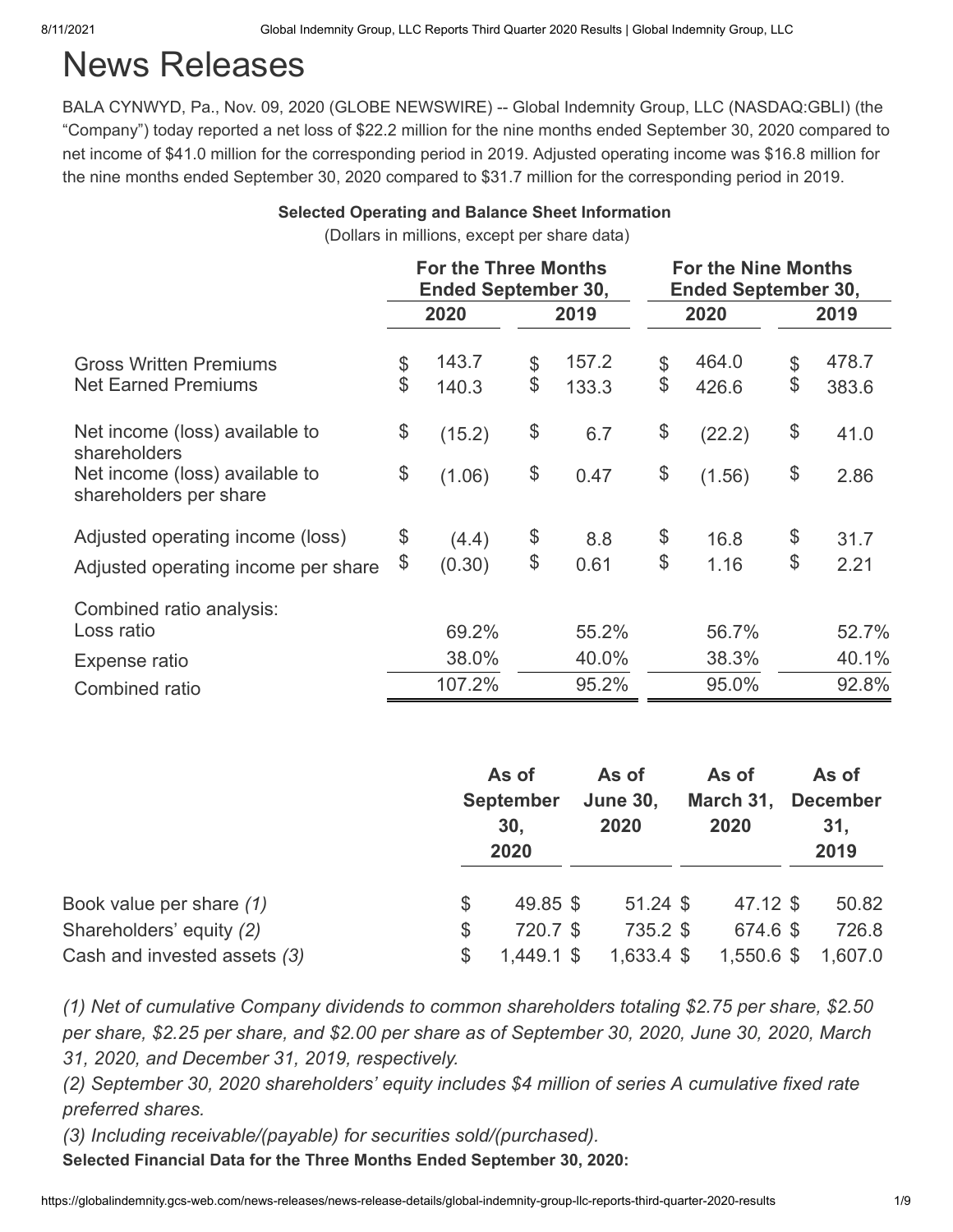- Underwriting income / (loss) (\$9.5) million in 2020 mainly due to catastrophes compared to \$6.6 million in 2019.
- Investment Income \$11.7 million in 2020 compared to \$11.3 million in 2019. In 2020 lower yields on fixed income were offset by improved performance on alternative investments.
- Realized gains / (loss) \$7.3 million in 2020 compared to  $($2.7)$  million in 2019.
- Corporate expenses \$21.2 million in 2020 compared to \$3.9 million in 2019 mainly due to expenses incurred related to the redomestication of the Company completed on August 28, 2020.
- Loss on extinguishment of debt \$3.1 million of prepaid debt issuance costs were written off when \$100 million of subordinated debt was retired on August 15, 2020.
- Tax benefit \$3.2 million in 2020 compared to \$0.3 million in 2019.

## **Selected Financial Data for the Nine Months Ended September 30, 2020:**

- Underwriting income \$22.8 million in 2020 compared to \$29.3 million in 2019.
- Investment Income \$19.5 million in 2020 compared to \$32.4 million in 2019. In 2020 alternative investments performed poorly in the early part of the year and book yields on the fixed income portfolio have declined.
- Realized gains / (loss) (\$22.3) million in 2020 due to common stock sales in early 2020 and interest rate hedges compared to \$11.3 million in 2019.
- Corporate expenses \$34.0 million in 2020 compared to \$11.7 million in 2019 mainly due to expenses incurred related to the redomestication of the Company completed on August 28, 2020.
- Loss on extinguishment of debt \$3.1 million of prepaid debt issuance costs were written off when \$100 million of subordinated debt was retired on August 15, 2020.
- Tax benefit / (expense) \$8.2 million in 2020 compared to (\$5.2) million in 2019.

## **About Global Indemnity Group, LLC and its subsidiaries**

Global Indemnity Group, LLC (NASDAQ:GBLI), through its several direct and indirect wholly owned subsidiary insurance companies, provides both admitted and non-admitted specialty property and specialty casualty insurance coverages and individual policyholder coverages in the United States, as well as reinsurance worldwide. Global Indemnity Group, LLC's four primary segments are:

- **Commercial Specialty**
- **Specialty Property**
- **Farm, Ranch, & Stable**
- **Reinsurance Operations**

## *Forward-Looking Information*

The forward-looking statements contained in this press release<sup>1</sup> do not address a number of risks and *uncertainties including COVID-19. Investors are cautioned that Global Indemnity's actual results may be materially different from the estimates expressed in, or implied, or projected by, the forward looking statements. These statements are based on estimates and information available to us at the time of this press release. All forwardlooking statements in this press release are based on information available to Global Indemnity as of the date hereof. Please see Global Indemnity's filings with the Securities and Exchange Commission for a discussion of risks and uncertainties which could impact the company and for a more detailed explication regarding forwardlooking statements. Global Indemnity does not assume any obligation to update the forward-looking statements provided to reflect events that occur or circumstances that exist after the date on which they were made.*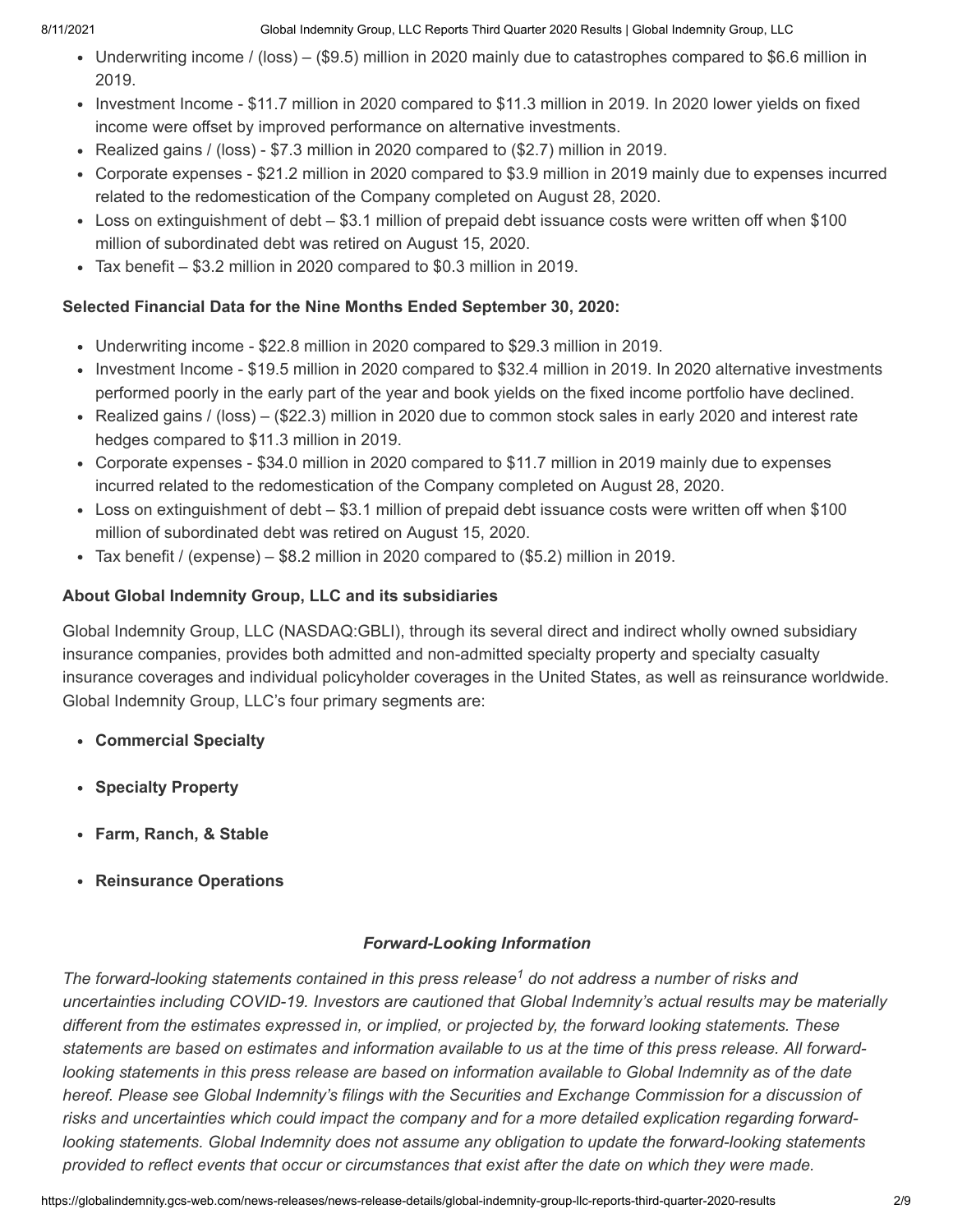*[1] Disseminated pursuant to the "safe harbor" provisions of Section 21E of the Security Exchange Act of 1934.*

### **Contact:Media**

Stephen W Senior Cor **Counsel**  $(610) 668$ [sries@globa](mailto:sries@global-indemnity.com) indemnity.co (mailto:sries indemnity.co

### **Global Indemnity Group LLC's Combined Ratio for the Three and Nine Months Ended September 30, 2020 and 2019**

For the three months ended September 30, 2020, the Company recorded a combined ratio of 107.2% (Loss Ratio 69.2% and Expense Ratio 38.0%) as compared to 95.2% (Loss Ratio 55.2% and Expense Ratio 40.0%) for the three months ended September 30, 2019.

- The accident year casualty loss ratio increased 3.4 points to 58.3% in 2020 as compared to 54.9% in 2019 primarily as a result of an increase in the Reinsurance Operations' casualty loss ratio due to the addition of a new casualty reinsurance treaty.
- The Company's accident year property loss ratio increased by 27.0 points to 90.3% in 2020 from 63.3% in 2019 primarily as a result of an increase in frequency and severity of catastrophe claims including the impact of Hurricane Laura and the Midwest Derecho. This increase was partially offset by reductions in frequency and severity on non-catastrophe claims.

For the nine months ended September 30, 2020, the Company recorded a combined ratio of 95.0% (Loss Ratio 56.7% and Expense Ratio 38.3%) as compared to 92.8% (Loss Ratio 52.7% and Expense Ratio 40.1%) for the nine months ended September 30, 2019.

- The accident year casualty loss ratio improved 0.4 points to 56.5% in 2020 as compared to 56.9% in 2019 primarily as a result of lower claims frequency and severity within the Insurance Operations partially offset by an increase in the Reinsurance Operations' casualty loss ratio due to the addition of a new casualty reinsurance treaty.
- The Company's accident year property loss ratio increased by 9.7 points to 69.2% in 2020 from 59.5% in 2019 primarily as a result of an increase in frequency and severity of catastrophe claims including the impact of Hurricane Laura and the Midwest Derecho. This increase was partially offset by reductions in frequency and severity on non-catastrophe claims.

**Global Indemnity Group, LLC's Gross Written and Net Earned Premiums Results by Segment for the Three and Nine Months Ended September 30, 2020 and 2019**

| Three Months Ended September 30, |                               |               |                            |      |      |  |  |  |
|----------------------------------|-------------------------------|---------------|----------------------------|------|------|--|--|--|
|                                  | <b>Gross Written Premiums</b> |               | <b>Net Earned Premiums</b> |      |      |  |  |  |
| 2020                             | 2019                          | $\frac{0}{2}$ | 2020                       | 2019 | $\%$ |  |  |  |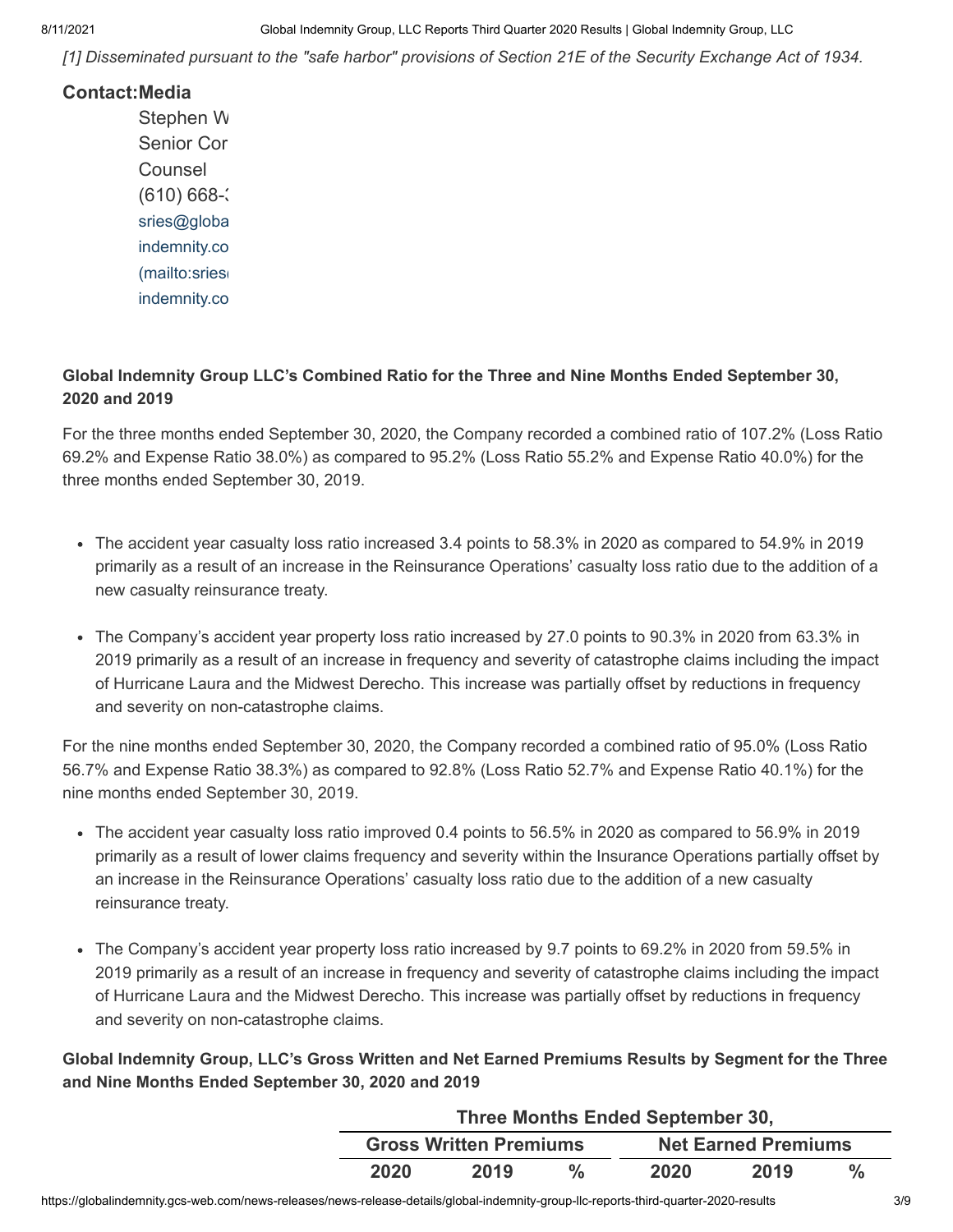8/11/2021 Global Indemnity Group, LLC Reports Third Quarter 2020 Results | Global Indemnity Group, LLC

|                               |               |         | Change         |              |            |         | Change         |
|-------------------------------|---------------|---------|----------------|--------------|------------|---------|----------------|
| <b>Commercial Specialty</b>   | 74,971 \$     | 73,175  | $2.5\%$ \$     |              | 73,887 \$  |         | 60,869 21.4%   |
| <b>Specialty Property</b>     | 34,730        |         | 42,611 (18.5%) |              | 31,388     | 34,554  | $(9.2\%)$      |
| Farm, Ranch, & Stable         | 19,443        | 21,410  | $(9.2\%)$      |              | 19,978     | 18.377  | 8.7%           |
| <b>Reinsurance Operations</b> | 14,605        |         | 19,981 (26.9%) |              | 15,049     |         | 19,512 (22.9%) |
| Total                         | $$143,749$ \$ | 157,177 | $(8.5\%)$      | $\mathbb{S}$ | 140,302 \$ | 133,312 | 5.2%           |

|                               |              | Nine Months Ended September 30, |  |         |               |    |                            |  |         |               |  |  |
|-------------------------------|--------------|---------------------------------|--|---------|---------------|----|----------------------------|--|---------|---------------|--|--|
|                               |              | <b>Gross Written Premiums</b>   |  |         |               |    | <b>Net Earned Premiums</b> |  |         |               |  |  |
|                               |              |                                 |  |         | $\frac{0}{0}$ |    |                            |  |         | $\frac{0}{0}$ |  |  |
|                               |              | 2020                            |  | 2019    | Change        |    | 2020                       |  | 2019    | Change        |  |  |
| <b>Commercial Specialty</b>   | $\mathbb{S}$ | 243,099 \$                      |  | 214,467 | 13.4%         | \$ | 211,329 \$                 |  | 173,215 | 22.0%         |  |  |
| <b>Specialty Property</b>     |              | 107,951                         |  |         | $(16.2\%)$    |    | 99,147                     |  | 104,740 | $(5.3\%)$     |  |  |
|                               |              |                                 |  | 128,771 |               |    |                            |  |         |               |  |  |
| Farm, Ranch, & Stable         |              | 64,798                          |  | 65,872  | $(1.6\%)$     |    | 57,691                     |  | 52,849  | 9.2%          |  |  |
| <b>Reinsurance Operations</b> |              |                                 |  |         | $(30.8\%)$    |    | 58,450                     |  | 52,798  | 10.7%         |  |  |
|                               |              | 48,174                          |  | 69,589  |               |    |                            |  |         |               |  |  |
| Total                         | S            | 464,022 \$                      |  | 478,699 | $(3.1\%)$     | £. | 426,617 \$                 |  | 383,602 | 11.2%         |  |  |

**Commercial Specialty:** Gross written premiums and net earned premiums increased 2.5% and 21.4%, respectively, for the three months ended September 30, 2020 as compared to the same period in 2019. Gross written premiums and net earned premiums increased 13.4% and 22.0%, respectively, for the nine months ended September 30, 2020 as compared to the same period in 2019. The increases are primarily driven by organic growth in our excess and surplus lines business from existing agents as well as increased pricing, and several new programs.

**Specialty Property:** Gross written premiums and net earned premiums decreased by 18.5% and 9.2%, respectively, for the three months ended September 30, 2020 as compared to the same period in 2019. Gross written premiums and net earned premiums decreased by 16.2% and 5.3%, respectively, for the nine months ended September 30, 2020 as compared to the same period in 2019. The decreases are primarily due to a continued reduction of catastrophe exposed business.

**Farm, Ranch, & Stable:** Gross written premiums decreased 9.2% and net earned premiums increased 8.7% for the three months ended September 30, 2020 as compared to the same period in 2019. Gross written premiums decreased 1.6% and net earned premiums increased 9.2%, respectively, for the nine months ended September 30, 2020 as compared to the same period in 2019. The decrease in gross written premiums was primarily due to an effort to reduce exposure in catastrophe prone areas to improve overall profitability. The increase in net earned premiums was primarily due to an increase in pricing and new agent appointments.

**Reinsurance Operations:** Gross written premiums and net earned premiums decreased 26.9% and 22.9% for the three months ended September 30, 2020, as compared to the same period in 2019. Gross written premiums decreased 30.8% and net earned premiums increased 10.7% for the nine months ended September 30, 2020, as compared to the same period in 2019. The decrease in gross written premiums as well as the decrease in net earned premiums for the three months ended September 30, 2020 was primarily due to the non-renewal of property catastrophe treaties. The increase in net earned premiums for the nine months ended September 30, 2020 was primarily due to the growth of the new casualty treaty entered into during 2019.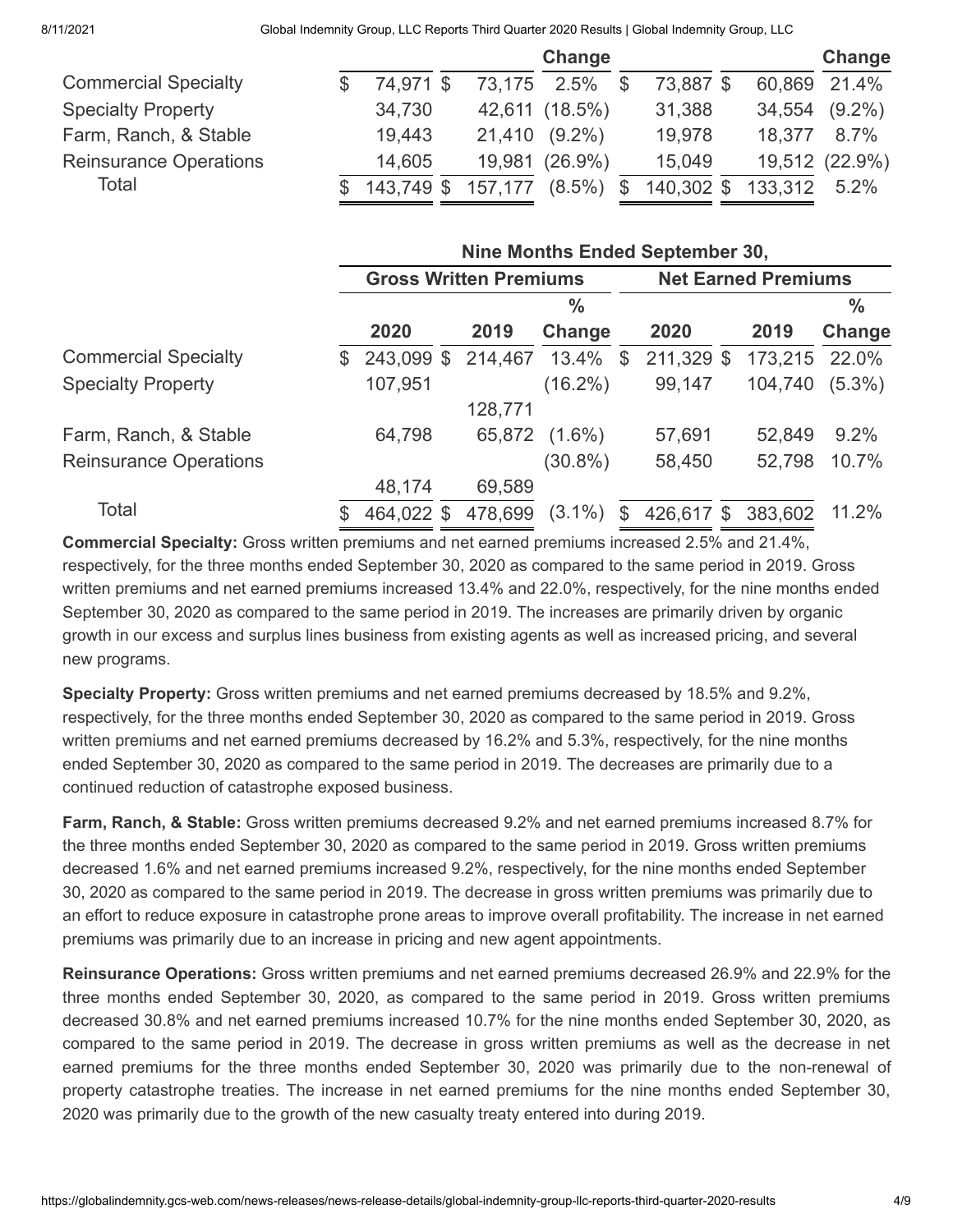8/11/2021 Global Indemnity Group, LLC Reports Third Quarter 2020 Results | Global Indemnity Group, LLC

## **GLOBAL INDEMNITY GROUP, LLC CONSOLIDATED STATEMENTS OF OPERATIONS**

(Unaudited)

(Dollars and shares in thousands, except per share data)

|                                                                           | <b>For the Three Months</b><br><b>Ended September 30,</b> |            |                |         | <b>For the Nine Months</b><br><b>Ended September 30,</b> |              |               |         |  |
|---------------------------------------------------------------------------|-----------------------------------------------------------|------------|----------------|---------|----------------------------------------------------------|--------------|---------------|---------|--|
|                                                                           |                                                           | 2020       |                | 2019    |                                                          | 2020         |               | 2019    |  |
| Gross written premiums                                                    | \$                                                        | 143,749    | $\mathcal{L}$  | 157,177 |                                                          | \$464,022    | $\mathcal{S}$ | 478,699 |  |
| Net written premiums                                                      | \$                                                        | 130,611    | \$             | 138,836 | \$                                                       | 416,987      | \$            | 421,321 |  |
| Net earned premiums                                                       | $\mathfrak{L}$                                            | 140,302    | $\mathfrak{L}$ | 133,312 | $\mathcal{L}$                                            | 426,617      | \$            | 383,602 |  |
| Net investment income                                                     |                                                           | 11,746     |                | 11,348  |                                                          | 19,516       |               | 32,393  |  |
| Net realized investment gains (loss)                                      |                                                           | 7,323      |                | (2,690) |                                                          | (22, 332)    |               | 11,290  |  |
| Other income                                                              |                                                           | 542        |                | 264     |                                                          | 1,473        |               | 1,274   |  |
| <b>Total revenues</b>                                                     |                                                           | 159,913    |                | 142,234 |                                                          | 425,274      |               | 428,559 |  |
| Net losses and loss adjustment<br>expenses<br>Acquisition costs and other |                                                           | 97,148     |                | 73,583  |                                                          | 242,092      |               | 201,979 |  |
| underwriting expenses<br>Corporate and other operating                    |                                                           | 53,268     |                | 53,366  |                                                          | 163,258      |               | 153,643 |  |
| expenses                                                                  |                                                           | 21,196     |                | 3,858   |                                                          | 34,037       |               | 11,702  |  |
| Interest expense                                                          |                                                           | 3,620      |                | 5,023   |                                                          | 13,197       |               | 15,088  |  |
| Loss on extinguishment of debt                                            |                                                           | 3,060      |                |         |                                                          | 3,060        |               |         |  |
| Income (loss) before income taxes                                         |                                                           | (18, 379)  |                | 6,404   |                                                          | (30, 370)    |               | 46,147  |  |
| Income tax expense (benefit)                                              |                                                           | (3,209)    |                | (317)   |                                                          | (8, 173)     |               | 5,163   |  |
| Net income (loss)                                                         |                                                           | (15, 170)  |                | 6,721   |                                                          | (22, 197)    |               | 40,984  |  |
| Less: Preferred stock distributions                                       |                                                           | 42         |                |         |                                                          | 42           |               |         |  |
| Net income (loss) available to<br>common shareholders                     |                                                           | \$(15,212) | \$             | 6,721   |                                                          | \$ (22, 239) | \$            | 40,984  |  |
| Per share data:                                                           |                                                           |            |                |         |                                                          |              |               |         |  |
| Net income (loss) available to<br>common shareholders                     |                                                           |            |                |         |                                                          |              |               |         |  |
| <b>Basic</b>                                                              | \$                                                        | (1.06)     | \$             | 0.47    | \$                                                       | (1.56)       | \$            | 2.89    |  |
| Diluted (1)                                                               | $\mathbb S$                                               | (1.06)     | $\mathcal{L}$  | 0.47    | $\mathcal{L}$                                            | (1.56)       | $\mathcal{L}$ | 2.86    |  |
| Weighted-average number of shares<br>outstanding                          |                                                           |            |                |         |                                                          |              |               |         |  |
| <b>Basic</b>                                                              |                                                           | 14,304     |                | 14,203  |                                                          | 14,277       |               | 14,182  |  |
| Diluted (1)                                                               |                                                           | 14,304     |                | 14,328  |                                                          | 14,277       |               | 14,329  |  |
| Cash dividends/distributions declared<br>per common share                 | \$                                                        | 0.25       | $\mathcal{L}$  | 0.25    | $\mathcal{S}$                                            | 0.75         | \$            | 0.75    |  |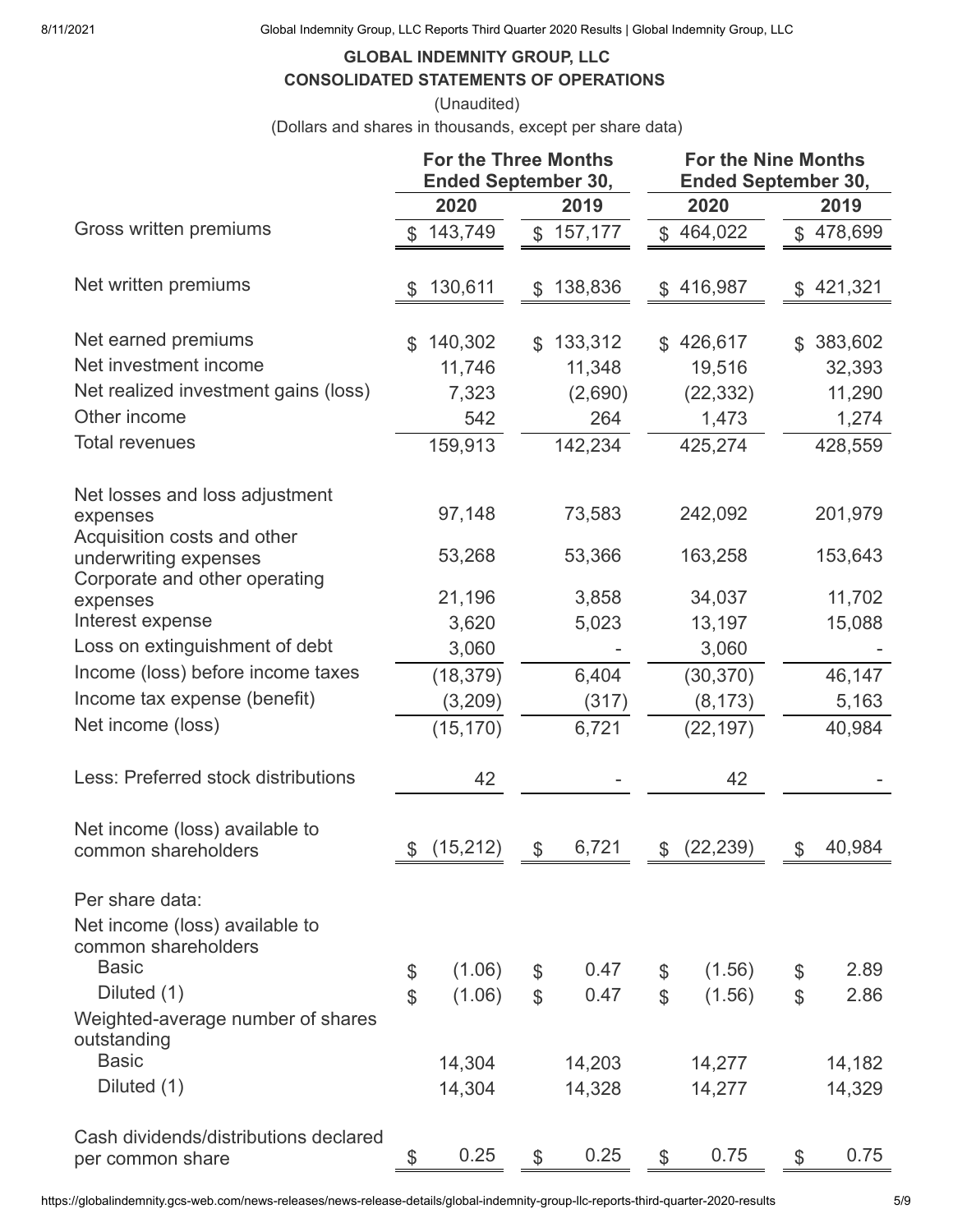| Combined ratio analysis: (2) |       |      |      |      |
|------------------------------|-------|------|------|------|
| Loss ratio                   | 69.2  | 55.2 | 56.7 | 52.7 |
| Expense ratio                | 38.0  | 40.0 | 38.3 | 40.1 |
| Combined ratio               | 107.2 | 95.2 | 95.0 | 92.8 |
|                              |       |      |      |      |

*For the three and nine months ended September 30, 2020, weighted-average number of shares outstanding – (1) basic was used to calculate diluted earnings per share due to a net loss for these periods.*

*The loss ratio, expense ratio and combined ratio are GAAP financial measures that are generally viewed in the (2)insurance industry as indicators of underwriting profitability. The loss ratio is the ratio of net losses and loss adjustment expenses to net earned premiums. The expense ratio is the ratio of acquisition costs and other underwriting expenses to net earned premiums. The combined ratio is the sum of the loss and expense ratios.*

# **GLOBAL INDEMNITY GROUP, LLC CONSOLIDATED BALANCE SHEETS**

(Dollars in thousands)

|                                                                    |                  | (Unaudited)  |      |              |  |
|--------------------------------------------------------------------|------------------|--------------|------|--------------|--|
|                                                                    | <b>September</b> |              |      | December 31, |  |
| <b>ASSETS</b>                                                      |                  | 30, 2020     | 2019 |              |  |
| <b>Fixed Maturities:</b>                                           |                  |              |      |              |  |
| Available for sale securities, at fair value                       |                  |              |      |              |  |
| (amortized cost: 2020 - \$1,260,439 and 2019 - \$1,231,568; net of |                  |              |      |              |  |
| allowance of: 2020 - \$0)                                          | \$               | 1,303,775 \$ |      | 1,253,159    |  |
| Equity securities, at fair value                                   |                  | 75,941       |      | 263,104      |  |
| Other invested assets                                              |                  | 37,749       |      | 47,279       |  |
| <b>Total investments</b>                                           |                  | 1,417,465    |      | 1,563,542    |  |
| Cash and cash equivalents                                          |                  | 37,211       |      | 44,271       |  |
| Premiums receivable, net of allowance for credit losses of \$2,869 |                  |              |      |              |  |
| at September 30, 2020                                              |                  | 109,820      |      | 118,035      |  |
| Reinsurance receivables, net of allowance for credit losses of     |                  |              |      |              |  |
| \$8,992 at September 30, 2020                                      |                  | 112,633      |      | 83,938       |  |
| Funds held by ceding insurers                                      |                  | 46,894       |      | 48,580       |  |
| Federal income taxes receivable                                    |                  |              |      | 10,989       |  |
| Deferred federal income taxes                                      |                  | 35,300       |      | 31,077       |  |
| Deferred acquisition costs                                         |                  | 67,470       |      | 70,677       |  |
| Intangible assets                                                  |                  | 21,094       |      | 21,491       |  |
| Goodwill                                                           |                  | 6,521        |      | 6,521        |  |
| Prepaid reinsurance premiums                                       |                  | 15,558       |      | 16,716       |  |
| Other assets                                                       |                  | 69,791       |      | 60,048       |  |
| <b>Total assets</b>                                                | \$               | 1,939,757 \$ |      | 2,075,885    |  |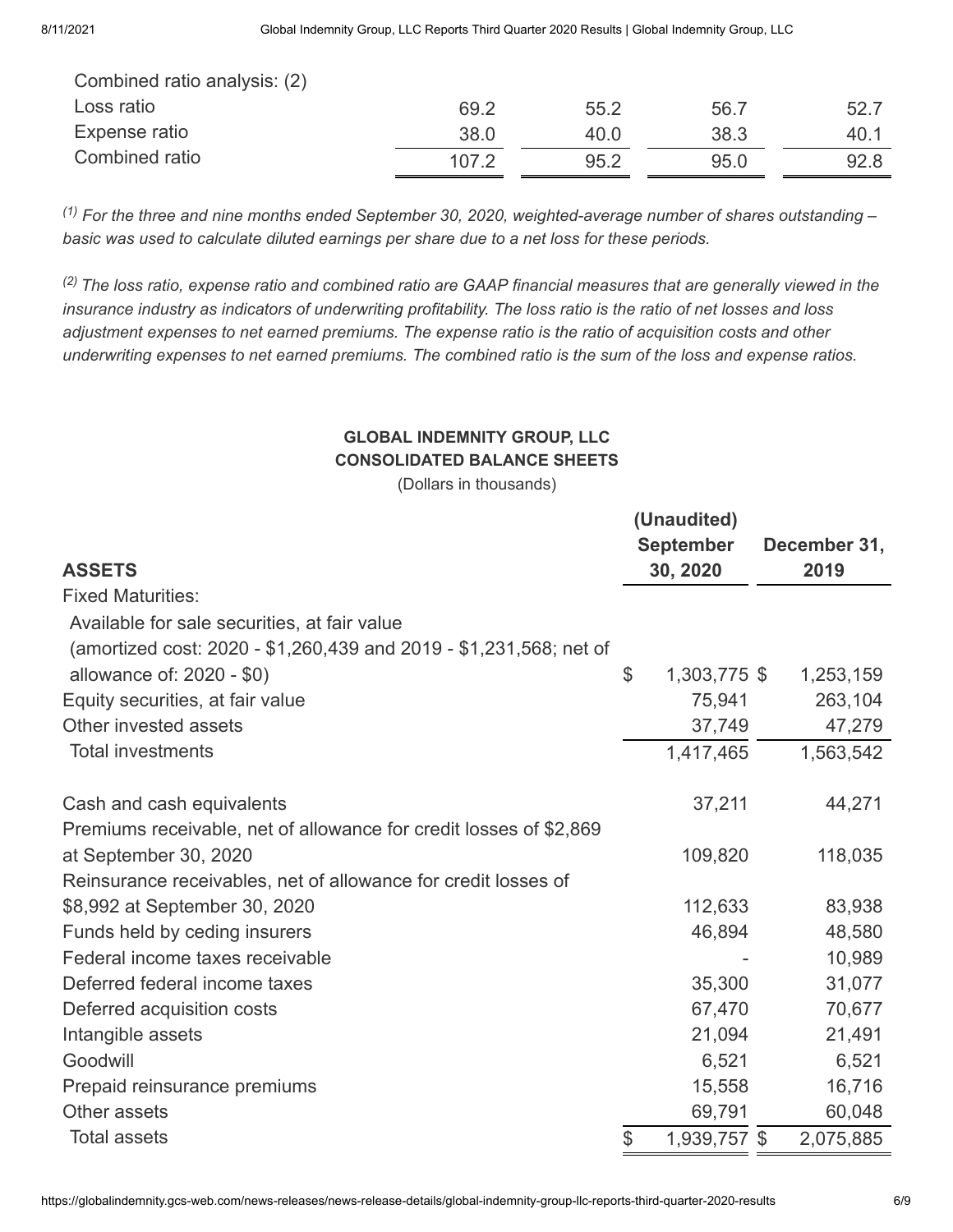| <b>LIABILITIES AND SHAREHOLDERS' EQUITY</b>                                                                                                                                                                                                                                                                                                                             |                    |           |
|-------------------------------------------------------------------------------------------------------------------------------------------------------------------------------------------------------------------------------------------------------------------------------------------------------------------------------------------------------------------------|--------------------|-----------|
| <b>Liabilities:</b>                                                                                                                                                                                                                                                                                                                                                     |                    |           |
| Unpaid losses and loss adjustment expenses                                                                                                                                                                                                                                                                                                                              | \$<br>669,930 \$   | 630,181   |
| Unearned premiums                                                                                                                                                                                                                                                                                                                                                       | 304,074            | 314,861   |
| Ceded balances payable                                                                                                                                                                                                                                                                                                                                                  | 9,576              | 20,404    |
| Payables for securities purchased                                                                                                                                                                                                                                                                                                                                       | 5,630              | 850       |
| <b>Contingent commissions</b>                                                                                                                                                                                                                                                                                                                                           | 11,329             | 11,928    |
| Debt                                                                                                                                                                                                                                                                                                                                                                    | 126,253            | 296,640   |
| <b>Other liabilities</b>                                                                                                                                                                                                                                                                                                                                                | 92,252             | 74,212    |
| <b>Total liabilities</b>                                                                                                                                                                                                                                                                                                                                                | 1,219,044          | 1,349,076 |
| <b>Shareholders' equity:</b>                                                                                                                                                                                                                                                                                                                                            |                    |           |
| Series A cumulative fixed rate preferred shares, \$1,000 par value;<br>100,000,000 shares authorized, shares issued and outstanding:<br>4,000 and 0 shares, respectively, liquidation preference: \$1,000<br>per share and \$0, respectively                                                                                                                            | 4,000              |           |
| Common shares, par value: no par at September 30, 2020 and<br>\$0.0001 at December 31, 2019, 900,000,000 common shares<br>authorized; class A common shares issued: 10,242,703 and<br>10,282,277 respectively; class A common shares outstanding:<br>10,242,703 and 10,167,056, respectively; class B common<br>shares issued and outstanding: 4,133,366 and 4,133,366, |                    |           |
| respectively                                                                                                                                                                                                                                                                                                                                                            |                    | 2         |
| Additional paid-in capital (1)                                                                                                                                                                                                                                                                                                                                          | 443,437            | 442,403   |
| Accumulated other comprehensive income, net of taxes                                                                                                                                                                                                                                                                                                                    | 35,720             | 17,609    |
| Retained earnings (1)                                                                                                                                                                                                                                                                                                                                                   | 237,556            | 270,768   |
| Class A common shares in treasury, at cost: 0 and 115,221                                                                                                                                                                                                                                                                                                               |                    |           |
| shares, respectively                                                                                                                                                                                                                                                                                                                                                    |                    | (3, 973)  |
| Total shareholders' equity                                                                                                                                                                                                                                                                                                                                              | 720,713            | 726,809   |
| Total liabilities and shareholders' equity                                                                                                                                                                                                                                                                                                                              | \$<br>1,939,757 \$ | 2,075,885 |
| $^{(1)}$ Since the Company's initial public offering in 2003, the Company repurchased 20.2 million shares for a                                                                                                                                                                                                                                                         |                    |           |

*total of \$488 million. These share repurchases are reflected by a \$488 million reduction of the Company's additional paid-in capital and retained earnings as of September 30, 2020 and December 31, 2019. Retained earnings are also net of \$40 million and \$29 million of cumulative historic Company dividends to shareholders as of September 30, 2020 and December 31, 2019, respectively.*

## **GLOBAL INDEMNITY GROUP, LLC SELECTED INVESTMENT DATA**

(Dollars in millions)

| <b>Market Value as of</b>  |  |  |  |  |  |  |  |  |  |
|----------------------------|--|--|--|--|--|--|--|--|--|
| (Unaudited)                |  |  |  |  |  |  |  |  |  |
| September 30, December 31, |  |  |  |  |  |  |  |  |  |
| 2020<br>2019               |  |  |  |  |  |  |  |  |  |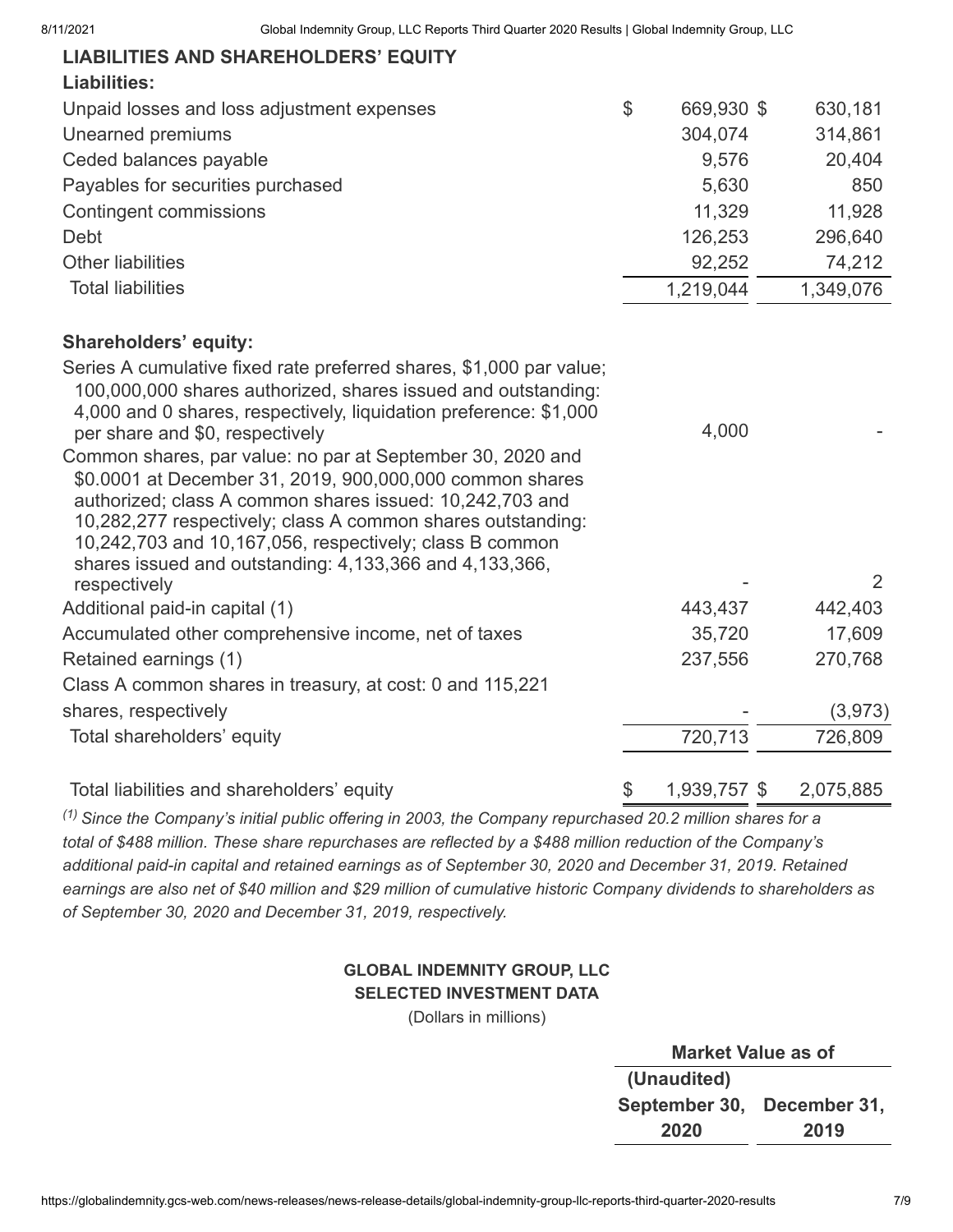| <b>Fixed maturities</b>                   | \$ | $1,303.8$ \$ | 1,253.2 |
|-------------------------------------------|----|--------------|---------|
| Cash and cash equivalents                 |    | 37.2         | 44.3    |
| Total bonds and cash and cash equivalents |    | 1,341.0      | 1,297.5 |
| Equities and other invested assets        |    | 113.7        | 310.4   |
| Total cash and invested assets, gross     |    | 1,454.7      | 1,607.9 |
| Payable for securities purchased          |    | (5.6)        | (0.9)   |
| Total cash and invested assets, net       | S  | 1.449.1      | 1,607.0 |

|                                                           | <b>Total Investment Return (1)</b>                        |             |    |         |    |                                           |    |         |  |  |
|-----------------------------------------------------------|-----------------------------------------------------------|-------------|----|---------|----|-------------------------------------------|----|---------|--|--|
|                                                           | <b>For the Three Months</b><br><b>Ended September 30,</b> |             |    |         |    | <b>For the Nine Months</b>                |    |         |  |  |
|                                                           |                                                           | (unaudited) |    |         |    | <b>Ended September 30,</b><br>(unaudited) |    |         |  |  |
|                                                           |                                                           | 2020        |    | 2019    |    | 2020                                      |    | 2019    |  |  |
| Net investment income                                     | \$                                                        | 11.7        | \$ | 11.3    | \$ | 19.5                                      | \$ | 32.4    |  |  |
| Net realized investment gains (losses)                    |                                                           | 7.3         |    | (2.7)   |    | (22.3)                                    |    | 11.3    |  |  |
| Net unrealized investment gains                           |                                                           | 0.1         |    | 10.0    |    | 22.2                                      |    | 53.4    |  |  |
| Net realized and unrealized investment<br>gains (losses)  |                                                           | 7.4         |    | 7.3     |    | (0.1)                                     |    | 64.7    |  |  |
| Total net investment income and gains                     |                                                           | 19.1        | \$ | 18.6    | \$ | 19.4                                      | \$ | 97.1    |  |  |
| Average total cash and invested assets                    |                                                           | 1,541.2     | \$ | 1,585.2 | \$ | 1,528.0                                   | \$ | 1,562.2 |  |  |
| Total investment return %                                 |                                                           | 1.2%        |    | 1.2%    |    | 1.3%                                      |    | $6.2\%$ |  |  |
| $(1)$ Amounts in this table are shown on a pre-tax basis. |                                                           |             |    |         |    |                                           |    |         |  |  |

## **GLOBAL INDEMNITY GROUP, LLC SUMMARY OF ADJUSTED OPERATING INCOME (LOSS)**

(Unaudited)

(Dollars and shares in thousands, except per share data)

|                                                                 |  | <b>For the Nine</b>                                          |  |                              |                                                |           |      |                          |  |
|-----------------------------------------------------------------|--|--------------------------------------------------------------|--|------------------------------|------------------------------------------------|-----------|------|--------------------------|--|
|                                                                 |  | <b>For the Three</b><br><b>Months Ended</b><br>September 30, |  |                              | <b>Months</b><br><b>Ended</b><br>September 30, |           |      |                          |  |
|                                                                 |  |                                                              |  |                              |                                                |           |      |                          |  |
|                                                                 |  |                                                              |  |                              |                                                |           |      |                          |  |
|                                                                 |  | 2020                                                         |  | 2019                         |                                                | 2020      |      | 2019                     |  |
| Adjusted operating income (loss), net of tax \$<br>Adjustments: |  | $(4,356)$ \$                                                 |  | 8,768 \$                     |                                                | 16,777    | - \$ | 31,694                   |  |
| Net realized investment gains (losses)                          |  | 6,102                                                        |  | (2,047)                      |                                                | (18, 454) |      | 9,290                    |  |
| Expenses related to redomestication                             |  | (16, 958)                                                    |  | $\qquad \qquad \blacksquare$ |                                                | (20, 562) |      | $\overline{\phantom{a}}$ |  |